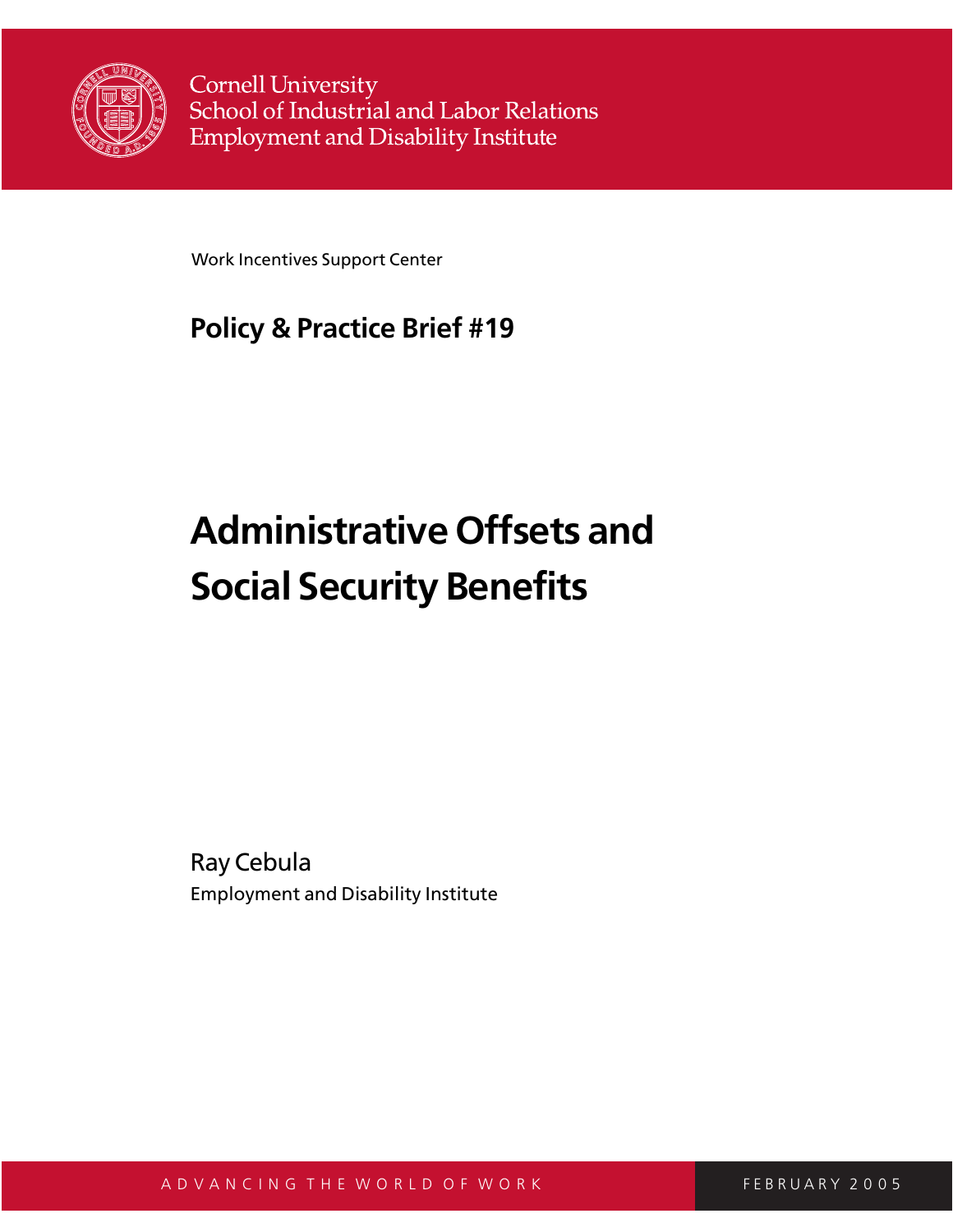This is one of a series of articles written for benefits specialists employed by Benefits Planning, Assistance and Outreach projects and attorneys and advocates employed by Protection and Advocacy for Beneficiaries of Social Security programs. Materials contained within this policy brief have been reviewed for accuracy by the Social Security Administration (SSA), Office of Employment Support Programs. However, the thoughts and opinions expressed in these materials are those of the authors and do not necessarily reflect the viewpoints or official policy positions of the SSA. The information, materials and technical assistance are intended solely as information guidance and are neither a determination of legal rights or responsibilities, nor binding on any agency with implementation and/or administrative responsibilities.

#### **Table of Contents**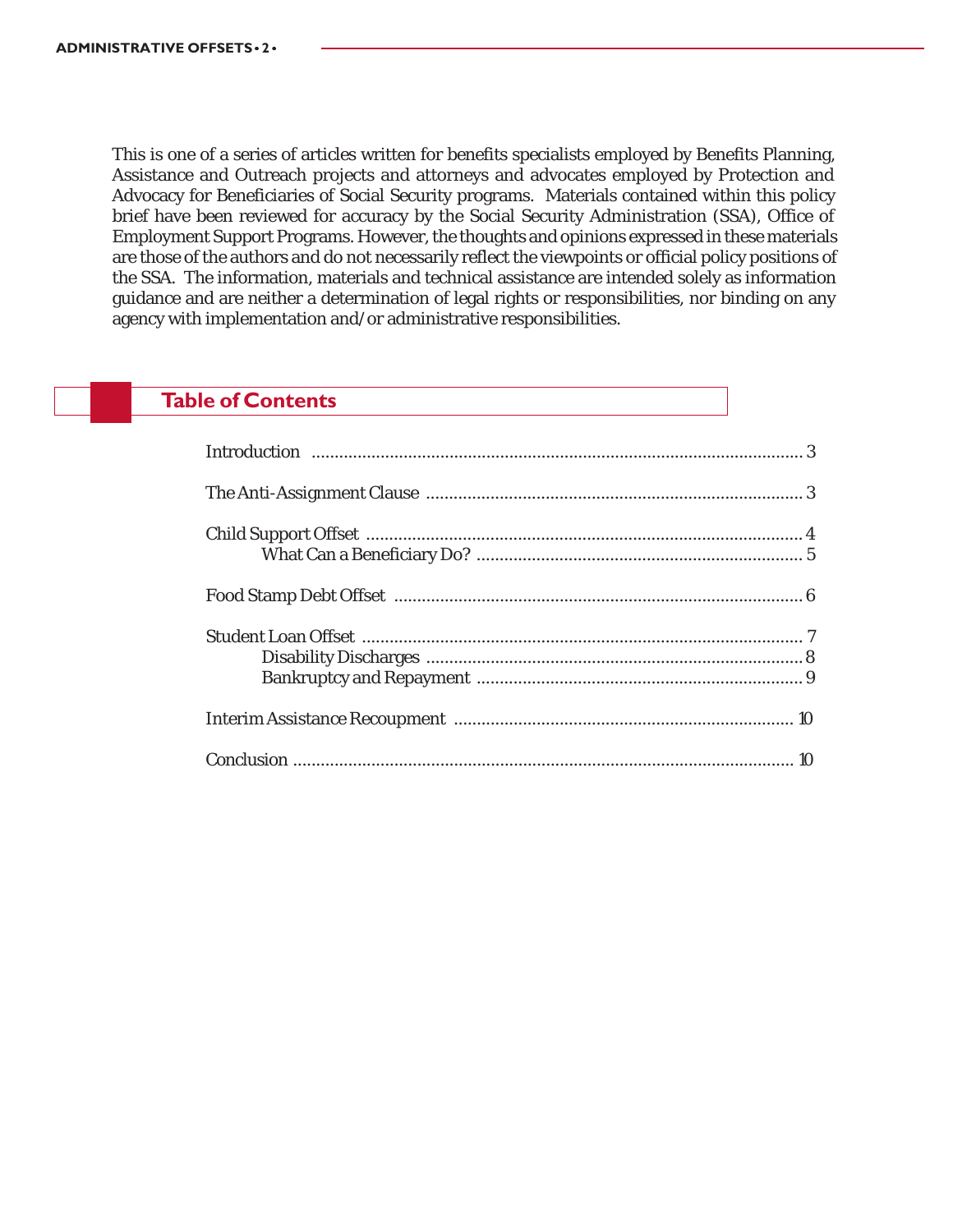

The Anti-assignment clause of the Social Security Act (the Act) was intended to provide absolute protection against the collection of public and private debts from social security benefits paid under the Act. The Anti-assignment clause<sup>1</sup> provides that

the right of any person to any future payment under this title shall not be transferable or assignable, at law or in equity, and none of the moneys paid or payable or rights existing under this title shall be subject to execution, levy, attachment, garnishment, or other legal process, or to the operation of any bankruptcy or insolvency law.

Social Security Disability Insurance (SSDI) benefits, and others paid under Title II of the Act, are not as well protected as they once were. The protection once provided by the Anti-assignment clause is slowly being eroded. Congress must speak clearly and specifically in order for exceptions to this clause to be created. In the absence of specific Congressional language "execution, levy, attachment, garnishment, or other legal process" is not allowed. Congress has provided language in several instances, including specifically addressing the issues of child support, student loans, and food stamp overpayments.

Supplemental Security Income (SSI) benefits, paid under Title XVI of the Act, remain protected from garnishment, or other legal process, with the exception of interim assistance recoupment.

Both SSDI and SSI recipients who decide to return to work will be taking active steps to reduce their dependence upon public benefits while replacing those benefits with earned income. This effort requires careful planning, such as that provided by Benefits Planning Assistance and Outreach programs, and access to advocacy services provided by the Protection and Advocacy for Beneficiaries of Social Security. Administrative offsets threaten the delicate balancing act that a working recipient must maintain in order to make the transition from benefits to financial independence. With knowledge comes power. Decision making concerning a return to work must consider any potential administrative offset that will diminish both a recipient's income and work effort.

This memo will discuss administrative offset generally and will specifically address the offset against SSDI benefits for child support, student loan and food stamp debts as these tend to be the most common offsets facing our client community. Interim assistance and the SSI program will also be addressed. An accompanying power point presentation is also available for advocate and/or client education.

#### **II. The Anti-Assignment Clause**

SSDI benefits provide a cash and health care safety net for disabled workers and their dependents. The Anti-assignment clause of Title II of the Act<sup>2</sup> was created to provide protection for the SSDI benefits paid to qualified recipients. This important right of the recipient not to have any future payment transferred, assigned, or subject to legal process has, over time, been weakened for specific types of debt.  $\vert$  42 U.S.C § 407(a).

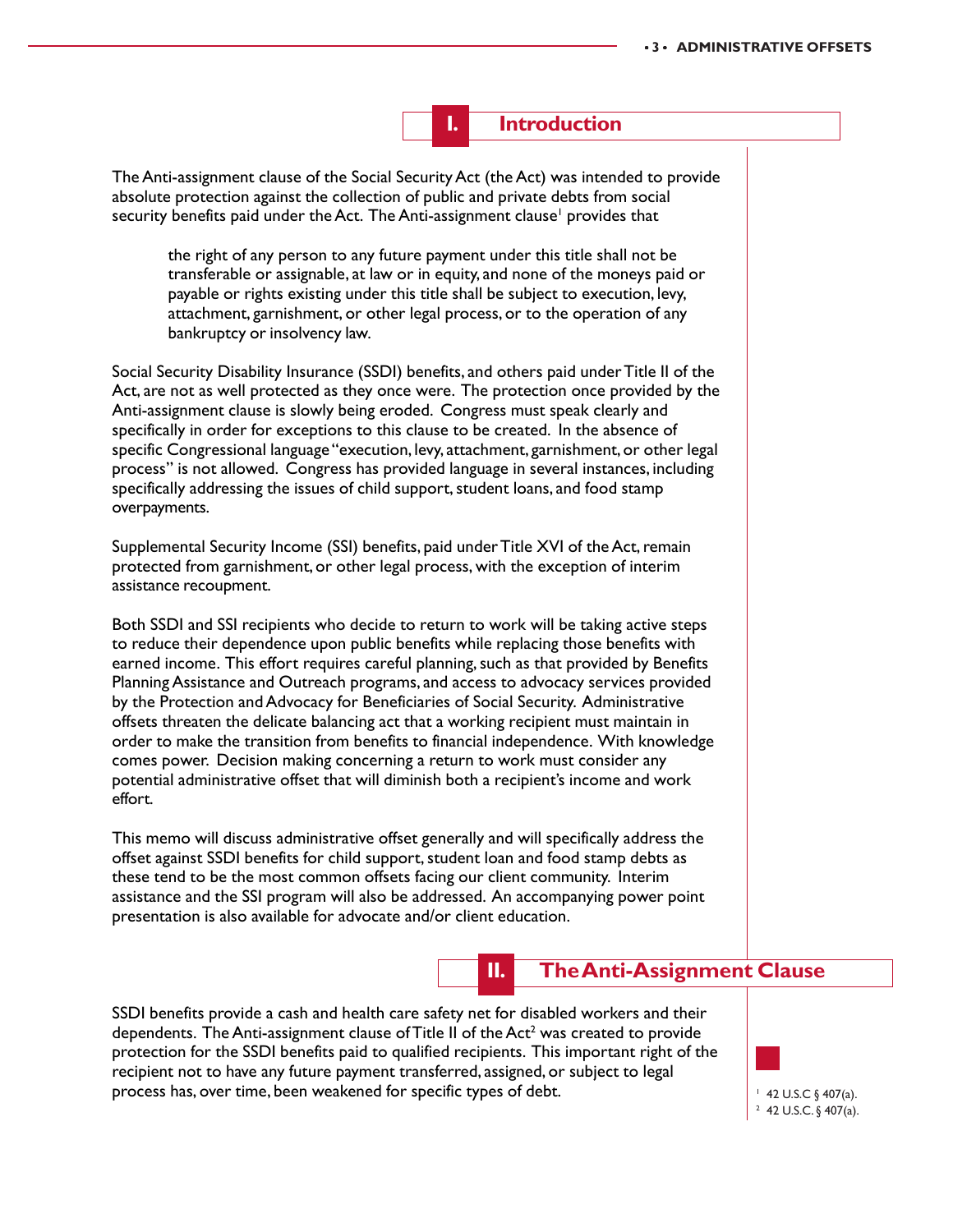The Anti-assignment clause has been codified in SSA's regulations for Title II purposes. The regulations<sup>3</sup> discuss the general provisions as interpreted by SSA.

#### **§ 404.1820 Transfer or assignment of payments.**

- (a) *General.* We shall not certify payment to-
	- (1) Any person designated as your assignee or transferee; or
	- (2) Any person claiming payment because of an execution, levy, attachment, garnishment, or other legal process, or because of any bankruptcy or insolvency proceeding against or affecting you.
- (b) *Enforcement of a child support or alimony obligation.* If you have a legal obligation to provide child support or make alimony payments and legal process is issued to enforce this obligation, the provisions of paragraph (a) of this section do not apply.

While child support is specifically mentioned within the regulation it is important to note that the underlying statute,<sup>4</sup> also specifies that the Anti-assignment clause is not intended to prohibit the withholding of tax debt.

In order for other exceptions (e.g., student loan and food stamp debt) Congress must specify that administrative offset as a collection tool is an appropriate method to recoup monies owed to a third party. Student loan debt was addressed in the Debt Collection Improvement Act. Food stamp debt was authorized by the Department of Agriculture.<sup>5</sup> Both will be discussed in the sections addressing each type of offset.

#### **III. Child Support Offset**

"The right of any person to any future payment under this title shall not be transferable or assignable, at law or in equity, and none of the moneys paid or payable or rights existing under this title shall be subject to execution, levy, attachment, garnishment, or other legal process, or to the operation of any bankruptcy or insolvency law.<sup>6</sup>"

To every provision there exists an exception. In 1983, subsection (b) was added to  $\S$ 407. Subsection (b) states that "no other provision of law, enacted before, on, or after the date of enactment of this section, may be construed to limit, supercede, or otherwise modify the provisions of this section except to the extent that it does so by express reference to this section." In other words, after passage of subsection (b) any modification of the anti-assignment clause of § 407 required that Congress specifically invoke subsection (b) when creating the exception. Exceptions now exist for delinquent taxes, interim assistance collection, defaulted student loans, food stamp overpayments and delinquent child support debt.

The specific legal process by which SSA will take benefits in order to meet a beneficiary's child support obligation is called garnishment. 7 **NOTE: Black Lung and SSI payments are not subject to garnishment.** SSI benefits cannot be garnished for child support enforcement. The law varies from state to state as to whether a support order can even issue against an SSI recipient. For example, the states of Illinois and Massachusetts will allow a minimum order to issue despite it being unenforceable via garnishment. Whereas, the state of Maine specifically prohibits a child support order to issue against an SSI non-custodial parent.

- 
- <sup>3</sup> 20 C.F.R. § 404.1820.
- $4$  42 U.S.C. § 407(c).
- <sup>5</sup> 7 C.F.R. 3.23.
- <sup>6</sup> 42 U.S.C. § 407.

<sup>7</sup> POMS GN 02410.001(b)(4). This exception to the antiassignement clause allowing SSDI (Title II) benefits to be garnished is found at 42 U.S.C. § 659, and applies to both the payment of child support and alimony.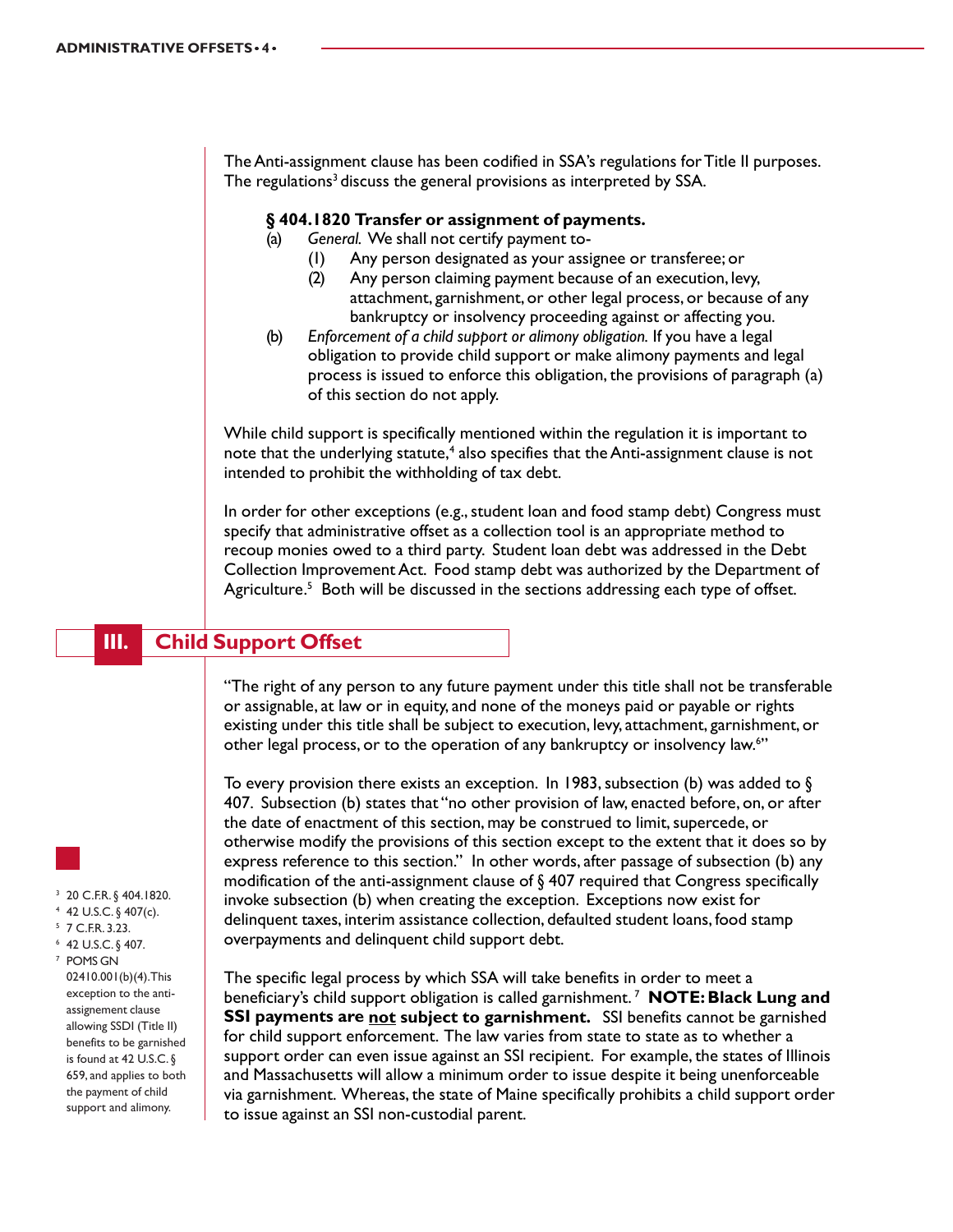In order for garnishment to be an alternative collection mechanism, the underlying child support order must meet some basic criteria:

- a. There is an "order" resulting from legal process. GN 02410.200(B)
- b. There is an obligation to pay child support/alimony which is enforceable under appropriate state or local law. GN 02410.200(C)
- c. The payment is a "periodic payment of funds for the support and maintenance of a child in accordance with state or local law." GN 02410.200(D) or,
- d. The payment is a "periodic payment of funds for the support and maintenance of a spouse or former spouse" in accordance with state or local law. It includes, but is not limited to, separate maintenance and spousal support. GN 02410.200(E)

Both child support and alimony amounts claimed and collected by garnishment of SSDI benefits may include attorney fees, interest and court costs if expressly made recoverable under a garnishment order issued by a court in accordance with state or local law. **NOTE: Specific POMS will provide information concerning the garnishment limit in your state.** Limits are currently set at 50% or 60% of monthly payments. Should the support payments be more than 12 months late the limit can increase to 55% or 65%, depending upon the law of your state. The limits may only be exceeded because of a specific court order ordering a higher garnishment rate.

A notice of intent to garnishment benefits must be sent to the beneficiary within 30 days of SSA receipt of the garnishment order. NL 00703.723(B) Remedy exists with the court ordering garnishment and **not** with SSA. SSA is simply an enforcement agent. SSR 79-4 does prohibit the imposition of any fee or penalty by SSA upon garnishment of a benefits payment.

#### **What Can a Beneficiary Do?**

As indicated above, SSA is simply an enforcement agent and cannot be turned to in order to seek relief from garnishment. In order to seek relief, the underlying judgment/ order for garnishment must be challenged. This challenge may come in the form of a modification of the original child support/alimony order and/or the direct payment of current support.

In most states, modifications of child support are not retroactively allowed but will be allowed as of the date of filing regardless of when the final order is issued.\* Should a child support obligor become an SSDI beneficiary, a motion/petition for child support/ alimony modification should be filed immediately in order to timely adjust child support/alimony debt. Ignoring the child support/alimony issue will simply result in the continual accruing of a debt that cannot be satisfied short of payment.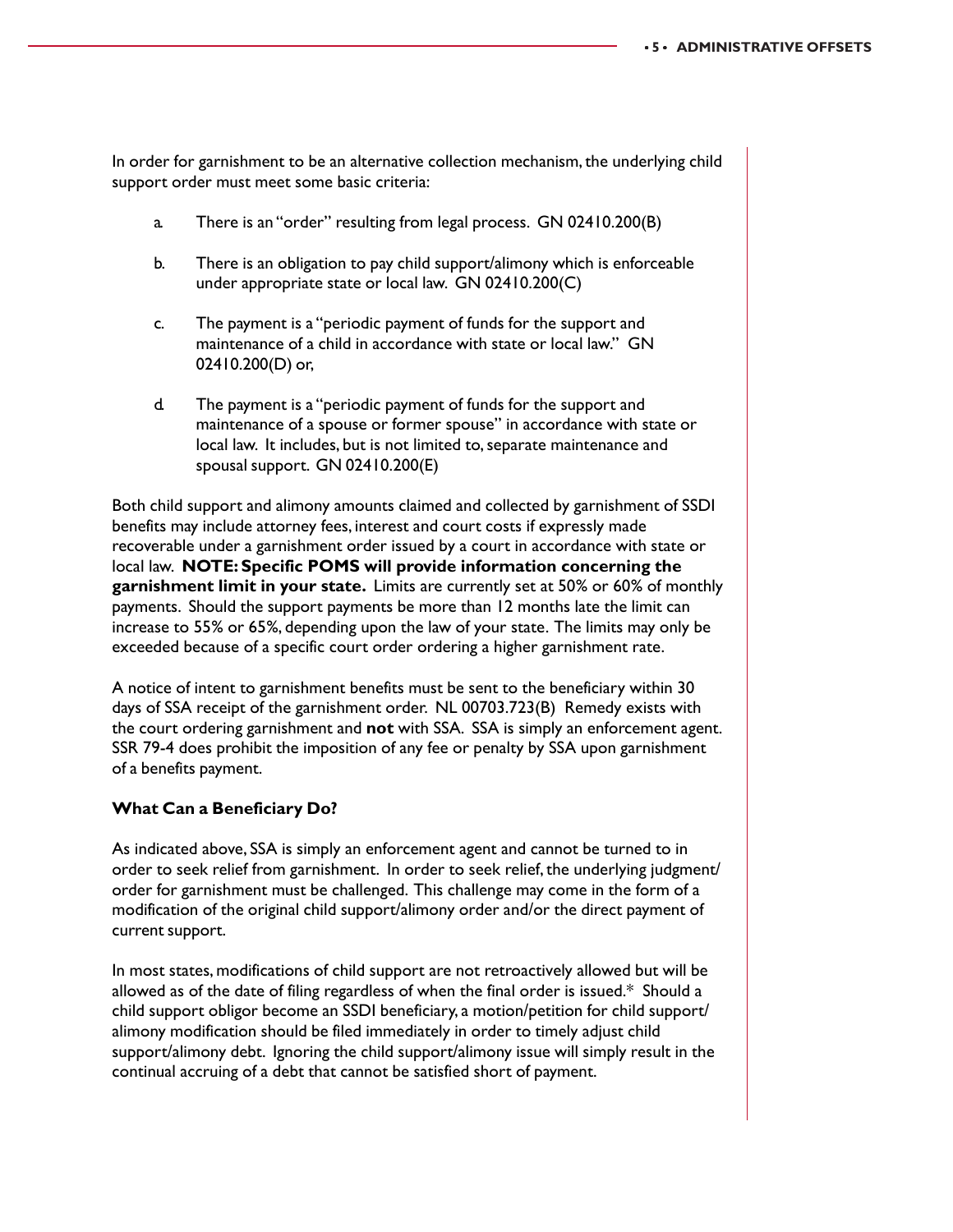It is also important that the SSDI beneficiary understand the potential of applying for dependents' benefits for a child covered by a support order. In many instances a state's Child Support Enforcement Agency (CSEA) or state court will credit the amount of Title II benefits paid directly to the child toward the monthly child support debt. In some cases, the amount of Title II benefits may even exceed the child support order. With proper CSEA and/or state court intervention, the disabled recipient will see an appropriate modification of existing child support orders to reflect the new stream of income. Again, please note, that how much credit is given and how the benefits impact an existing order is a matter of state law. Some states will credit the SSDI payments provided to the child on a dollar for dollar basis, while others will consider the SSDI as part of the parent's income when determining the amount of child support to be paid.

\*It may be possible to retroactively reduce and/or eliminate any penalties, interest, fees imposed upon an obligor by the state child support enforcement agency. Further, child support debts owed to the state (payable during a time of welfare payments on behalf of the child) may be subject to negotiation in both administrative and court forums.

#### **IV. Food Stamp Debt Offset**

The food stamp debt offset provision is not as readily apparent as are other exceptions to the anti-assignment clause.<sup>8</sup> The implementing regulations<sup>9</sup> govern the collection by the Department of Agriculture through an "administrative offset" via the Treasury Department's Treasury Offset Program (TOP). In order for the offset to go into effect, the government does not need a judgment nor does the debt have to be undisputed. The offset will be effective 31 days after the debtor receives a Notice of Intent to Collect by Administrative Offset, or when a stay of offset expires, unless the agency determines that under that immediate action is necessary.<sup>10</sup> It is highly unlikely that, in the case of food stamps overpayments, the agency would determine that immediate action was necessary.

People contesting the overpayment of food stamp benefits are entitled to an administrative hearing before the food stamp administering agency. This hearing and its filing dates are controlled by state regulation and the state agency administering the food stamp program. Generally this is the state welfare department. These hearings are very informal and follow the state administrative practice rules. Check your state administering agency's hearing rules for details.

The administrative hearing is an appropriate setting in which to determine whether all possible deductions for earned income, medical expenses, excess rent, heat and cooling expenses, etc., have been considered by the administering agency. Only after the consideration of all of the income and deductions of a food stamp household are considered can the appropriate monthly grant be determined. Often times overpayment situations can be remedied and/or adjusted at the review hearing and avoid the necessity of administrative offset against Title II benefits.

<sup>8</sup> The Department of Agriculture's authority to participate in an administrative offset program is found at 31 U.S.C.  $3716(c)(3)(i)(l)$ .  $97$  C.F.R. 273.18(f)(7). <sup>10</sup> 7 C.F.R. 3.26.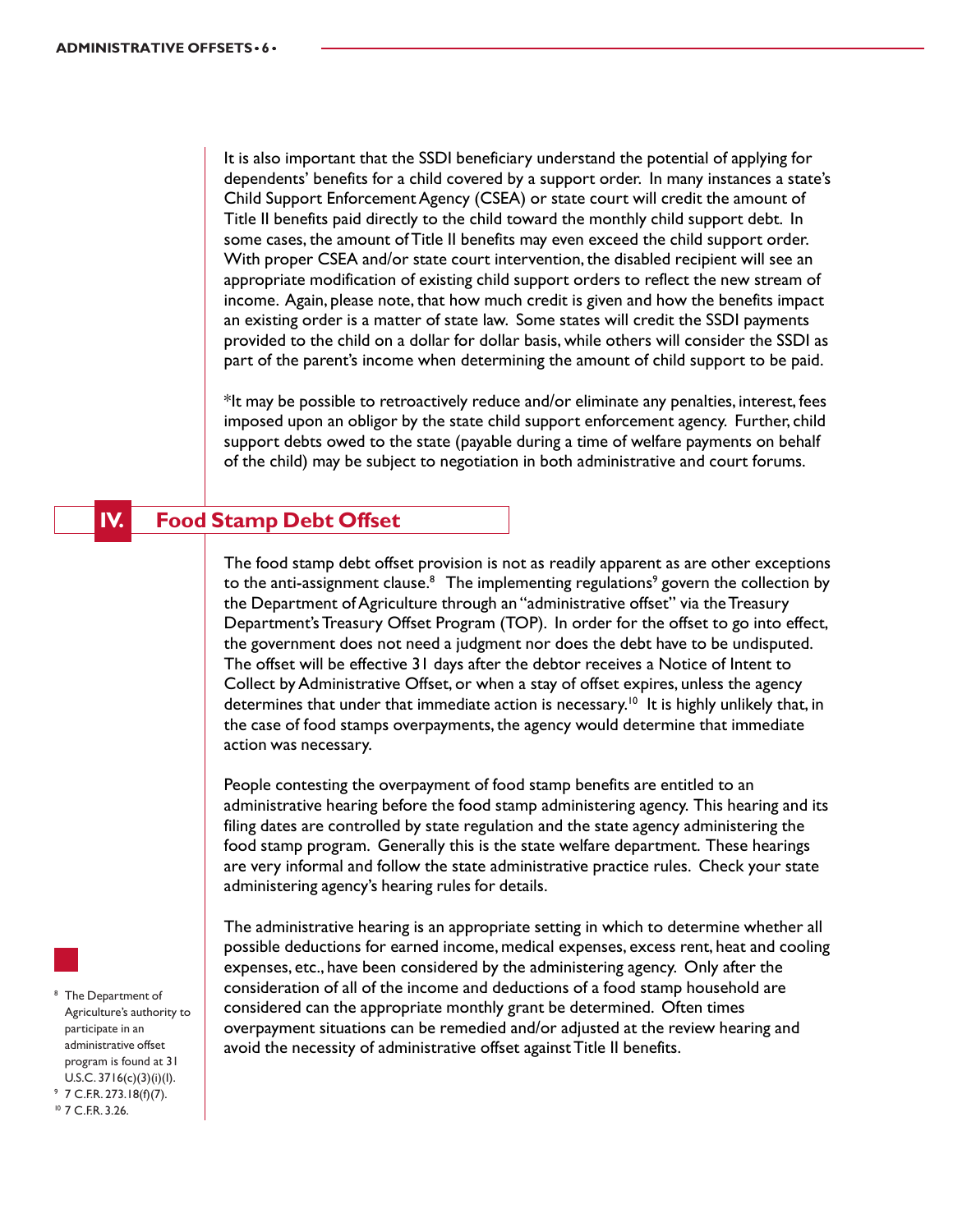Once a debt has been determined by a state agency, it must be "certified" and referred to Treasury for TOP implementation. In order to be "certified" the state agency must show that the debt has been delinquent for 180 days and that it is legally enforceable.<sup>11</sup> As with other types of administrative offsets, this method of collection is inappropriate if the debtor is a member of a participating household. In other words, if the debtor is still receiving food stamps, TOP cannot be used to collect the overpayment. TOP implementation must cease once the debt is paid, the claim is otherwise disposed of (e.g., waiver by the state agency) or the debtor arranges to begin or resume payment to the state agency.  $12$ 

The debtor is entitled to receive advance notice of the offset 30 calendar days before offset is scheduled to begin unless, in the very unlikely event, that immediate collection is deemed necessary. Once the notice has been received, the debtor has 20 calendar days to request a document review or administrative hearing. This process must take place within 45 days of the request and will consider all existing documents and any other evidence submitted within 10 days of the request for hearing or review. 13

#### **V. Student Loan Offset**

The Debt Collection Improvement Act of 1996,<sup>14</sup> allows for expanded collection of delinquent student loans from Title II Social Security benefits. The impact on a disabled or elderly recipient can be devastating. As a result, it has become critical that we know whether our Title II clients have outstanding student loans that may impact on their Title II awards. Since Title II clients will have their rights to benefits continually endangered by past, delinquent student loans, it is the responsibility of the representative to alert them to their options for dealing with their student loan debts. As indicated above, Title II benefits are generally protected from legal process. The Debt Collection Improvement Act of 1996 (Debt Collection Act) is one such instance in which Congress specifically indicated its intent to waive the anti-assignment clause protection.

It is important to note that there is no statute of limitations that applies to the collection of student loans. The Department of Education (DOE), initiates collection by providing notice of intent to collect past due student loans to the benefits recipient. This notice of offset will provide hearing rights and limited remedy information. The recipient has the right to request a hearing to challenge the offset or to set up a repayment plan to avoid offset. Hearings and repayment plans must be made with DOE. The Social Security Administration (SSA) has no authority to modify or terminate DOE offsets. DOE must certify the debt to the Department of Treasury (Treasury). After which, once all notice time periods have run and hearings have occurred, Treasury will order SSA to assign a portion of the recipient's monthly Title II benefits to DOE. Notices from Treasury will come from the Financial Management Service (FMS).



- <sup>13</sup> 7 C.F.R. 3.29 (c)-(d).
- <sup>14</sup> 31 U.S.C. 3716.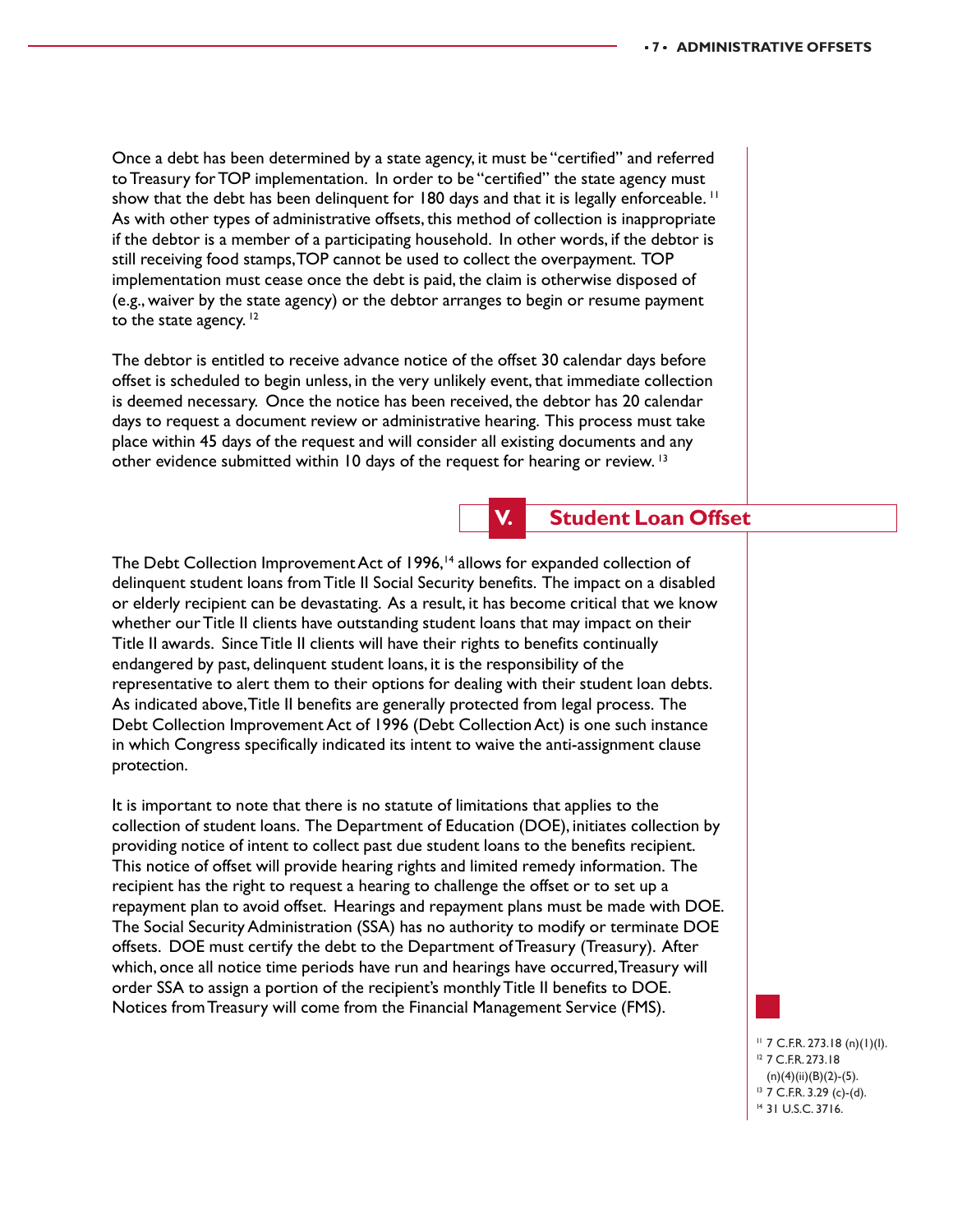The Debt Collection Act does provide some protections however. The first \$750 of Title II paid to a recipient is protected and the total amount recouped from each monthly benefit payment cannot exceed 15% of the total benefit. SSI benefits are specifically exempted from this process and remain totally protected.

Once a Notice of Offset has been received by a recipient, or even after offset has begun, there are several potential debt cancellation options for the recipient. The most effective are the "disability discharges."

#### **A. Disability Discharges**

1. Disability Discharge - DOE will NOT accept an SSA determination of disability for the purpose of a disability discharge. The DOE standard requires that the recipient be "unable to work and earn money or attend school because of an injury or illness that is expected to continue indefinitely or result in death." In instances where disability existed at the time of the granting of the loan discharge may be denied unless there is a substantial deterioration of that pre-existing disability.

Beginning in July 2002, a new process for disability discharges will exist. DOE will issue a "conditional discharge" for a period of 3 years. During this period DOE will review the recipient's ability to work (most likely by reviewing SSA income reports) in order to determine whether the "conditional discharge" remains appropriate. The recipient also has an affirmative duty to report earnings over poverty to DOE. During the 3 year period the recipient will be allowed earnings up to the poverty level. If earnings exceed poverty, the loan will again become due and owing. Should the recipient have no earnings during the 3 year period, the discharge will become permanent.

2. Debt Cancellation - Based upon "hardship," debt cancellation is one of the most effective ways for a recipient to obtain relief from DOE collection efforts. While there is no time limit associated with the filing of a cancellation request, the student loan in question must have been made in 1986, or later. Cancellation will result in the complete elimination of the student loan debt and the reimbursement of all monies paid out by the recipient, including tax refunds seized by the IRS and payments made by the recipient. DOE will also be required to assist in "cleaning up" the credit report of the recipient after cancellation.

There are several types of debt cancellation available to the recipient. They include a "closed school discharge" available for loans received, at least in part, after January 1, 1986. The student must have been enrolled at the time of the school's closure. If the student withdrew, the withdrawal must have occurred within 90 days of the school's closure. DOE maintains a list of official school closing dates at http://www.ed.gov/offices/OSFAP/Students/ closedschool/search.html.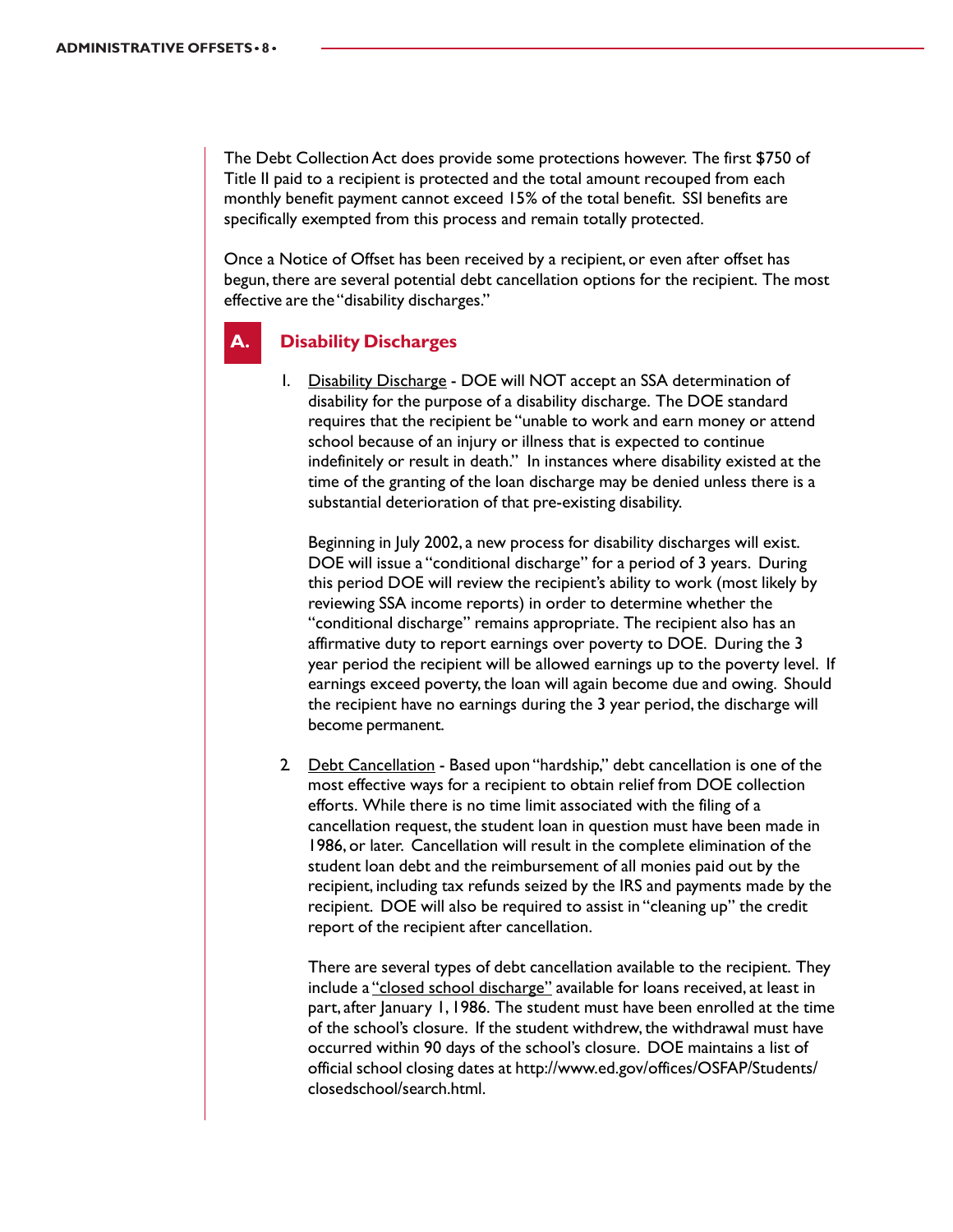A "false certification discharge" also applies to student loans received, at least in part, after January 1, 1986. Perkins loans are not eligible for this type of discharge. This type of cancellation requires that the student prove that his/her eligibility to borrow was falsely certified to DOE by the school. In most cases, students with high school diplomas or G.E.Ds at the time of admission will not be eligible for this type of cancellation. However, if the student is unable to meet minimum state employment requirements for the job for which the student was being trained, or if the school forged or altered the loan note or check endorsements, a false certification discharge may be available.

Lastly, an "unpaid refund discharge" will allow a student/recipient to discharge any part of loan liability that is directly due to the school's failure to pay tuition refunds to the student. The loan must also have been obtained after January 1, 1986.

Upon the denial of a discharge there exists an informal DOE review process, a second discharge request can be submitted, or the recipient can seek review by the Federal Court.

Should the recipient not be entitled to any of the cancellations or discharges, repayment options also exist. Repayment plans can be made directly with DOE on an informal basis. The repayment agreement and repayment compliance will cease all offset efforts.

#### **B. Bankruptcy and Repayment**

- 1. Bankruptcy While severe limitations have been placed on the discharge of student loans, it is still possible to discharge a student loan on the basis of "undue hardship." There must have been a "good faith" effort to pay the debt in the past together with no prospect for future income. Albeit, it is a very high hardship standard, it may warrant exploration in appropriate cases.
- 2 Loan consolidation may also be available and can be a great alternative. Consolidation plans should be treated as a refinancing agreement and payment plans are set by DOE. **The payment level of a recipient with income at, or below, poverty is \$0 per month.** The consolidation plan will remove any default that was outstanding prior to the adoption of the plan and a re-evaluation of the recipient's income situation will occur each year to adjust the payment level accordingly. After 25 years of compliance with the consolidation plan the entire loan is considered paid in full. Consolidation applications can be found on-line at http://www.ed.gov/ directloan. An on-line calculator will allow the student to determine monthly repayment levels before completing the consolidation application. The calculator can be found at http://www.ed.gov/DirectLoan/Repay/Calc/ dlentry2.html Please be aware that the ability of debtors to consolidate loans may be reduced beginning 2007 should pending legislation be enacted.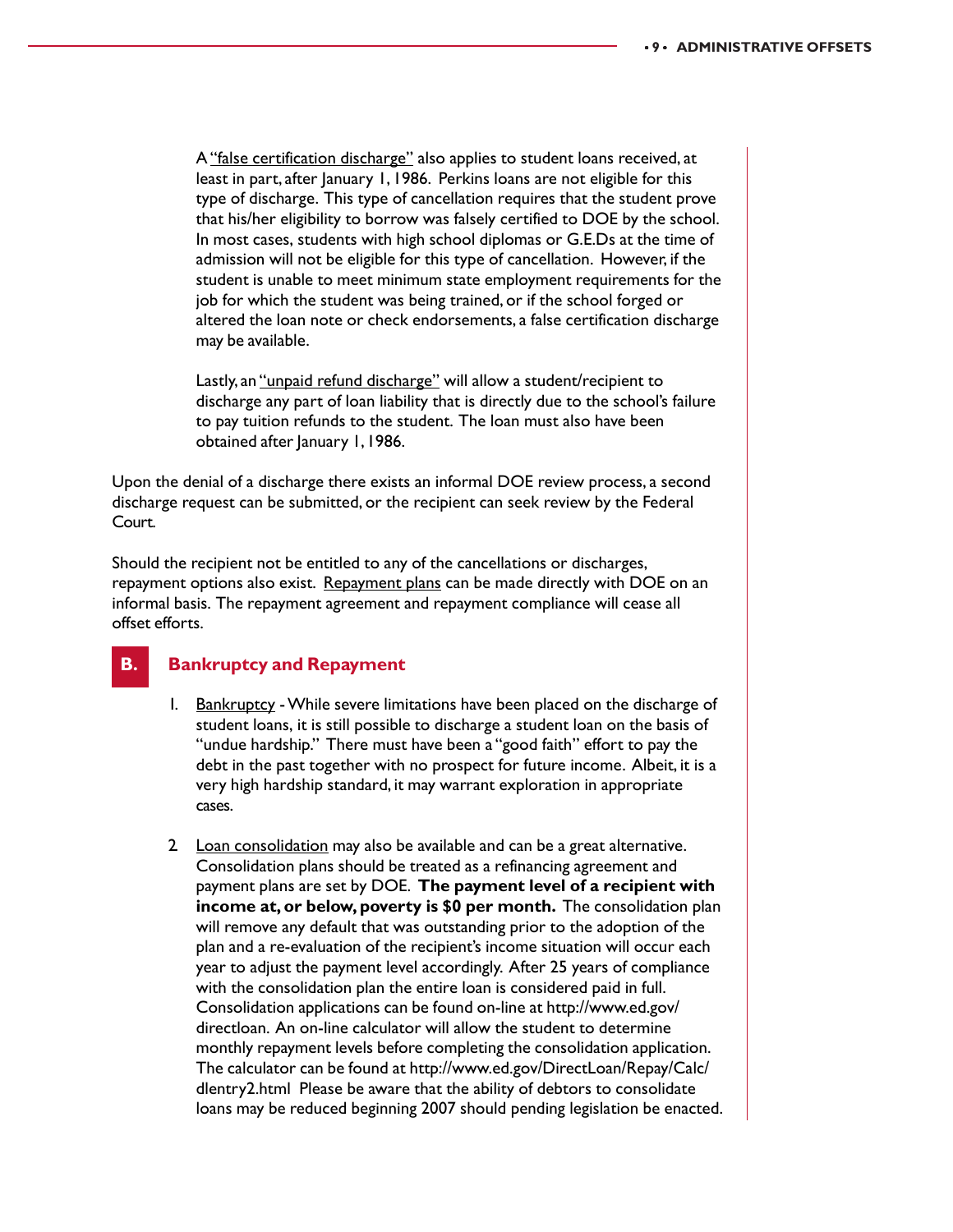#### **VI. Interim Assistance Recoupment**

The recoupment of interim assistance has long been part of the SSI eligibility and payment process. Interim assistance is the cash assistance paid to a recipient by a state, county or local government agency during the pendency of an SSI application. 15 The effective date of recoupment begins with the effective date, or payment date, of the SSI application. Only interim assistance paid during a period of retroactive SSI payment may be recouped by the paying entity.

For example, Joan received state disability benefits beginning April 2002. After receiving these payments for 12 months she was required by state law to apply for SSI benefits. Her application was filed on April 16, 2003, with an effective date of May 1, 2003. On June 18, 2004, Joan's SSI application was approved with an onset date June 1, 2003. Her retroactive benefit was paid by SSA on July 1, 2004. The state will be sent Joan's retroactive SSI payment and will be entitled to recoup all state funds paid between June 1, 2003 and July 1, 2004. These months represent the payment "overlap" period or the period during which, if all benefits were paid in a timely manner, Joan would have received both state disability payments and SSI.

In order for a state, county or local government entity to be allowed to recoup funds from an SSI retroactive payment, the recipient of the state funds must sign an interim assistance reimbursement agreement.<sup>16</sup> The recipient's authorization will remain in effect until SSA has made a payment on the claim, made a final determination on the claim or until the recipient and state terminate the agreement.<sup>17</sup> A reapplication will require a new authorization form. **NOTE: Be sure to check your state form for any automatic termination date.**

In SSI application cases involving interim assistance recoupment, SSA will send the SSI retroactive payment directly to the agency providing interim assistance benefits. That agency will then send any remaining SSI retroactive funds to the recipient. The SSI recipient will have appeal rights after receiving a statement from the state concerning the recoupment offset.<sup>18</sup> The state must provide an accounting of benefits paid, SSI received and a month by month breakdown of benefits recouped. Appeal deadlines are state specific and are controlled by the regulations implementing the state program.

The state must also have an agreement with SSA in place at the time the retroactive payment is made.<sup>19</sup>

#### **VII. Conclusion**

 42 U.S.C. 1383(g), 20 C.F.R. 416.1901, *et seq*. 16 20 C.F.R. 416.1904(b). 20 C.F.R. 416.1906. 20 C.F.R. 416.1920. 20 C.F.R. 416.1904(a).

Administrative offset against Title II or Title XVI benefits can present a very difficult financial situation for disabled recipients attempting to return to work. Many, if not all, social security recipients attempt to make plans before re-entering the workforce. These plans include a financial aspect that will take into consideration the reduction of benefits that occurs when earned income increases. Administrative offset reducing the amount of benefits payable to a disabled worker still receiving social security benefits can render their return to work plans unworkable by preventing the ability to meet even the most basic needs let alone the extra costs associated with working.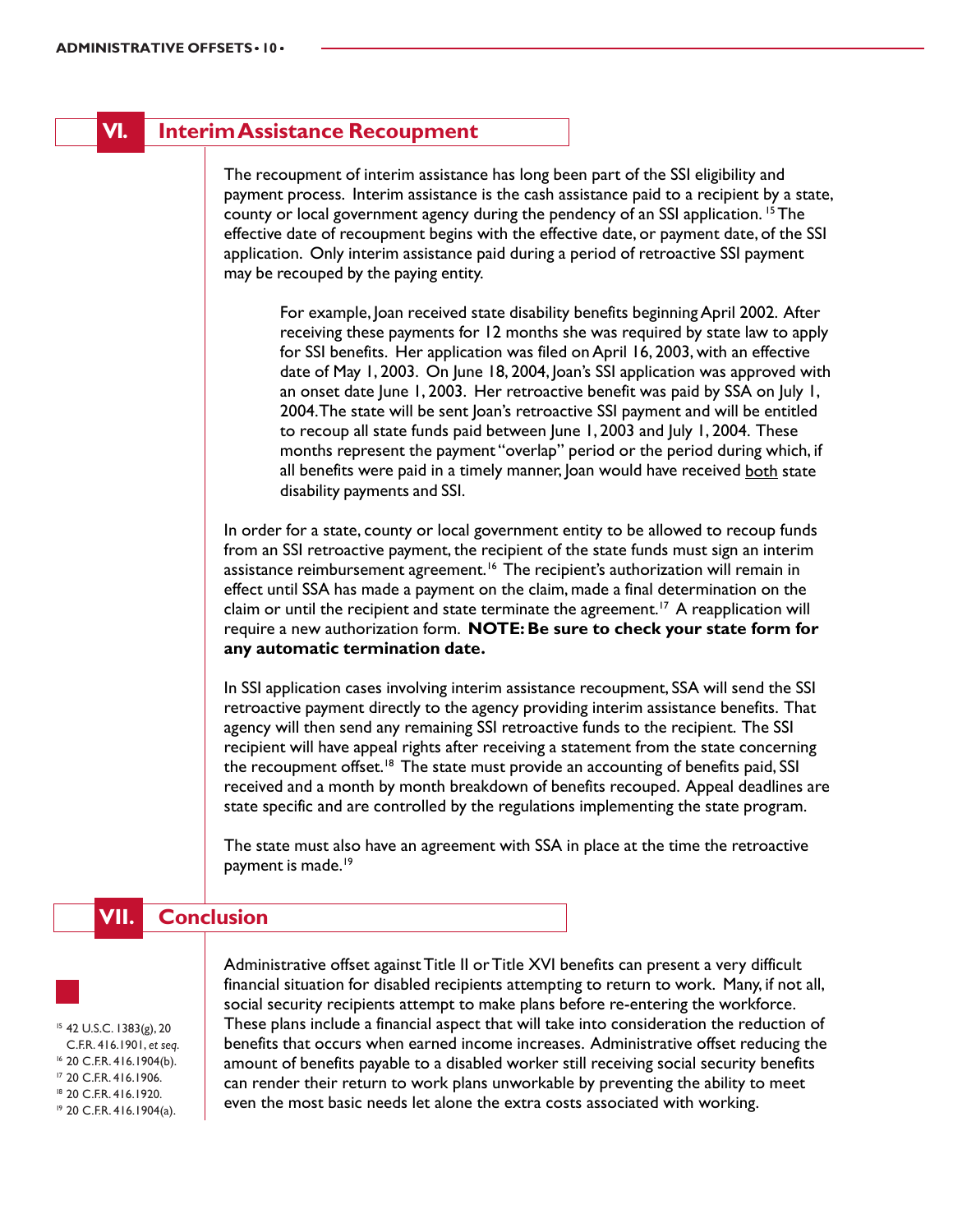### **MY NOTES ON TRANSLATING THIS TO PRACTICE:**

**MY STATE CONTACTS:**